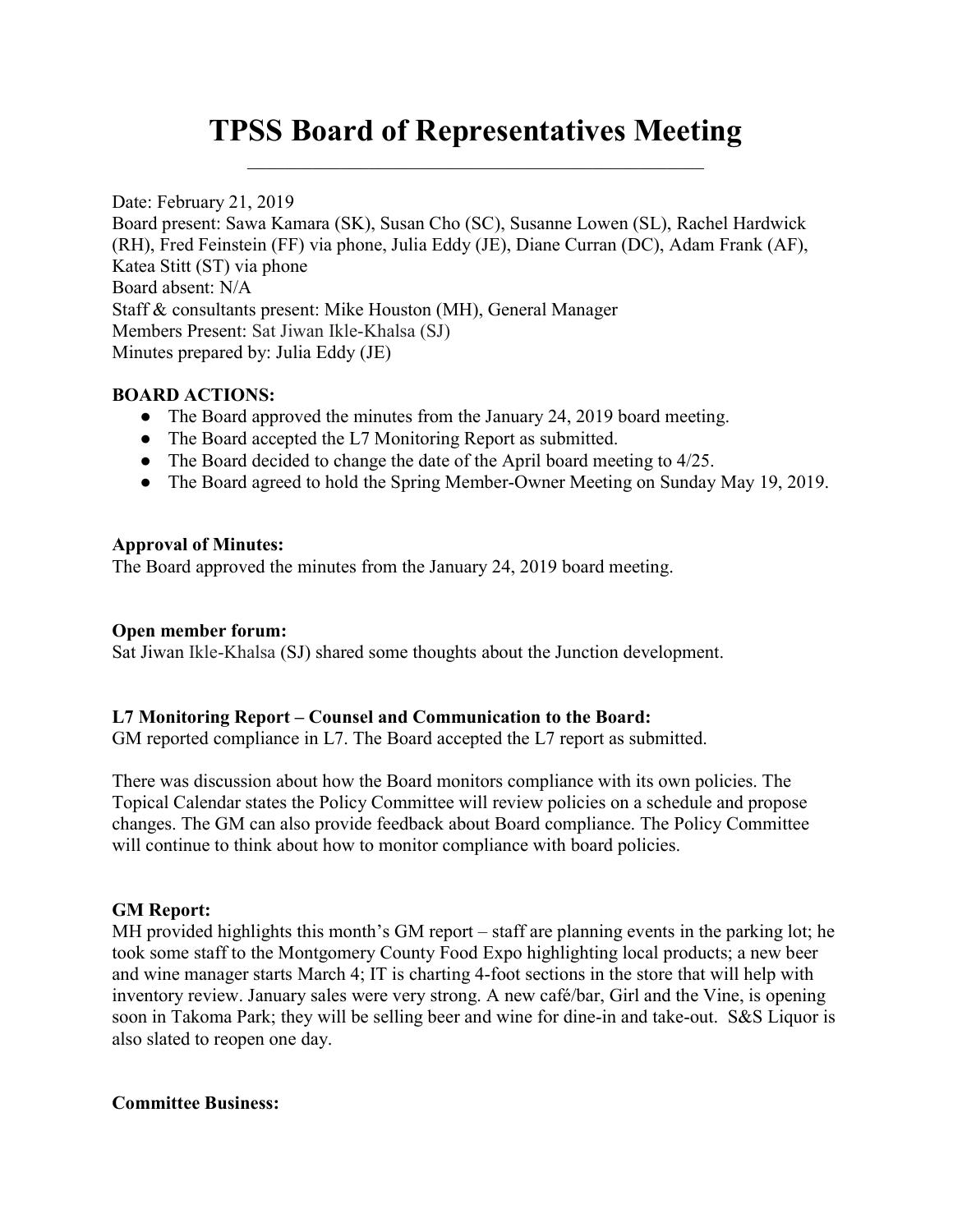# Membership Committee:

- The Board agreed to hold the Spring Member-Owner Meeting on Sunday May 19, 2019.
- Board discussed changing the bylaws to require people to request written notice of member meetings. The bylaws require us to send written notice to ALL members in advance of member meetings. Email is ok, but post mail is required if no email is on file. MH shared that the Co-op has about 10K members, ~6200 have made a purchase in the last year. Every time we send a mailing it costs ~\$500-600. The Board agreed to form an Ad Hoc committee (FF and SL) to review the bylaws and develop a proposal for the board regarding written notice of meetings. MH and AF volunteered to look at the bylaws for additional changes.
- Everyone should think if you know folks that could perform or do a presentation during Thursday parking lot programming. Send suggestions to MH or Leandra. \$150 budget for each Thursday.
- SK shared some of her experience sitting in the Co-op talking to members. Bob Gibson (BG), SJ, and SK formed a subcommittee to strategize how to reach new segments of the community.
- BG and SJ are going to do some cost comparison research at other stores.
- Board members are encouraged to write blog posts. Once there is more content, the goal will be to send a monthly newsletter e-blast of blog updates, separate from email blasts that contain specials. MH will share the blog calendar.
- There was discussion about removing membership payment plan fees and looking at what other coops do to make membership accessible.

### Policy Committee:

SC reported that the Policy Committee decided to meet monthly right after the FAC meetings,  $4<sup>th</sup>$ Mondays 7-8pm in the Co-op Basement. Agendas and minutes will live in the Policy Committee folder on the Google Drive. And the committee will use Google Drive for collaborating on policy edits so less is done over email.

The Policy Committee will amend the Policy Register to include committee charters.

The Junction Committee provided an update in closed session.

The Nominations & Elections Committee needs to meet.

DC suggested the Board get in the practice of responding to emails that ask for feedback within 48 hours.

Discussion of the retreat and goals for the coming year was postponed to the next board meeting.

Next meeting: Board Meeting March 21st.

Meeting adjourned at 8:15pm.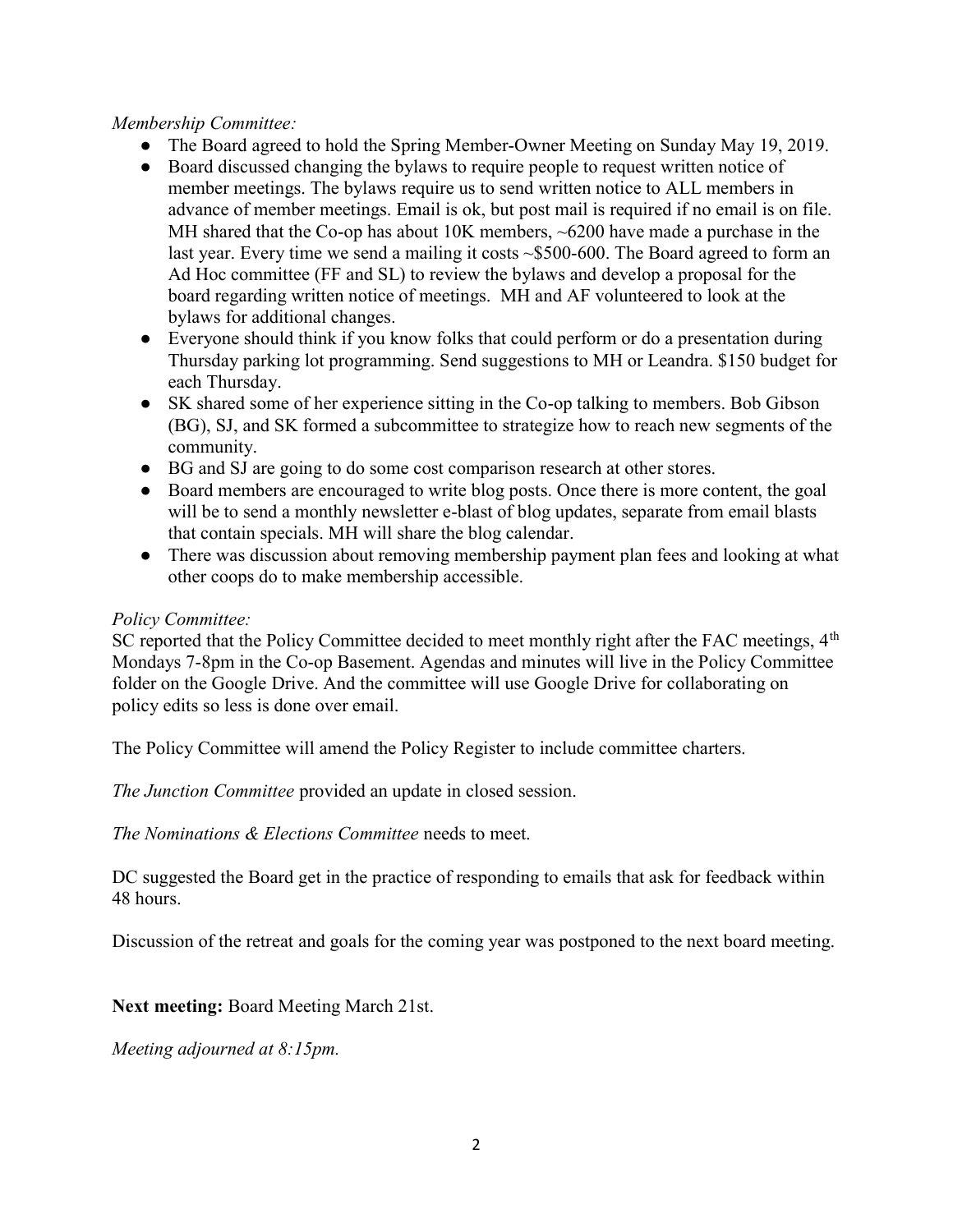# Committee Assignments:

Policy Committee – Susan Cho (chair), Adam Frank, Rachel Hardwick, Julia Eddy. Nominations/Elections – Susanne Lowen (chair), Diane Curran, Susan Cho.

Personnel – Diane Curran (chair), Rachel Hardwick, Katea Stitt.

Membership Committee – Fred Feinstein (chair), Diane Curran, Sawa Kamara.

Finance and Audit Committee – Adam Frank (chair), Julia Eddy, Diane Curran, Susan Cho.

Junction Committee – Fred Feinstein (co-chair), Rachel Hardwick (co-chair), Sawa Kamara, Katea Stitt.

Expansion Committee – Adam Frank, Susanne Lowen, Susan Cho, Julia Eddy.

Policy Governance Reflection Committee - Fred Feinstein, Adam Frank, Susanne Lowen, Mary Rooker (former board member).

Board Development Committee – Diane Curran (chair), Adam Frank.

|           | Dec    | Jan    | Feb    | Mar | Apr | May | Jun | Jul | Aug | Sep | Oct | <b>Nov</b> |
|-----------|--------|--------|--------|-----|-----|-----|-----|-----|-----|-----|-----|------------|
| Cho       | $\ast$ | $\ast$ | $\ast$ |     |     |     |     |     |     |     |     |            |
| Curran    | $\ast$ | Ex     | $\ast$ |     |     |     |     |     |     |     |     |            |
| Eddy      | $\ast$ | $\ast$ | $\ast$ |     |     |     |     |     |     |     |     |            |
| Feinstein | $\ast$ | $\ast$ | $\ast$ |     |     |     |     |     |     |     |     |            |
| Frank     | $\ast$ | Ex     | $\ast$ |     |     |     |     |     |     |     |     |            |
| Hardwick  | $\ast$ | $\ast$ | $\ast$ |     |     |     |     |     |     |     |     |            |
| Kamara    | $\ast$ | $\ast$ | $\ast$ |     |     |     |     |     |     |     |     |            |
| Lowen     | $\ast$ | $\ast$ | $\ast$ |     |     |     |     |     |     |     |     |            |
| Stitt     | $\ast$ | Ex     | $\ast$ |     |     |     |     |     |     |     |     |            |

### Term 2018-2019 Meeting Attendance:

(ex=excused)

#### Board Terms:

| Board Representative | Term:                      | Term Ends: |  |  |
|----------------------|----------------------------|------------|--|--|
| Cho                  | 3 years                    | 2019       |  |  |
| Curran               | 3 years                    | 2020       |  |  |
| Eddy                 | 3 years                    | 2021       |  |  |
| Feinstein            | 3 years                    | 2019       |  |  |
| Frank                | 3 years (consecutive term) | 2020       |  |  |
| Hardwick             | 3 years (consecutive term) | 2019       |  |  |
| Kamara               | 3 years                    | 2021       |  |  |
| Lowen                | 3 years                    | 2020       |  |  |
|                      |                            |            |  |  |